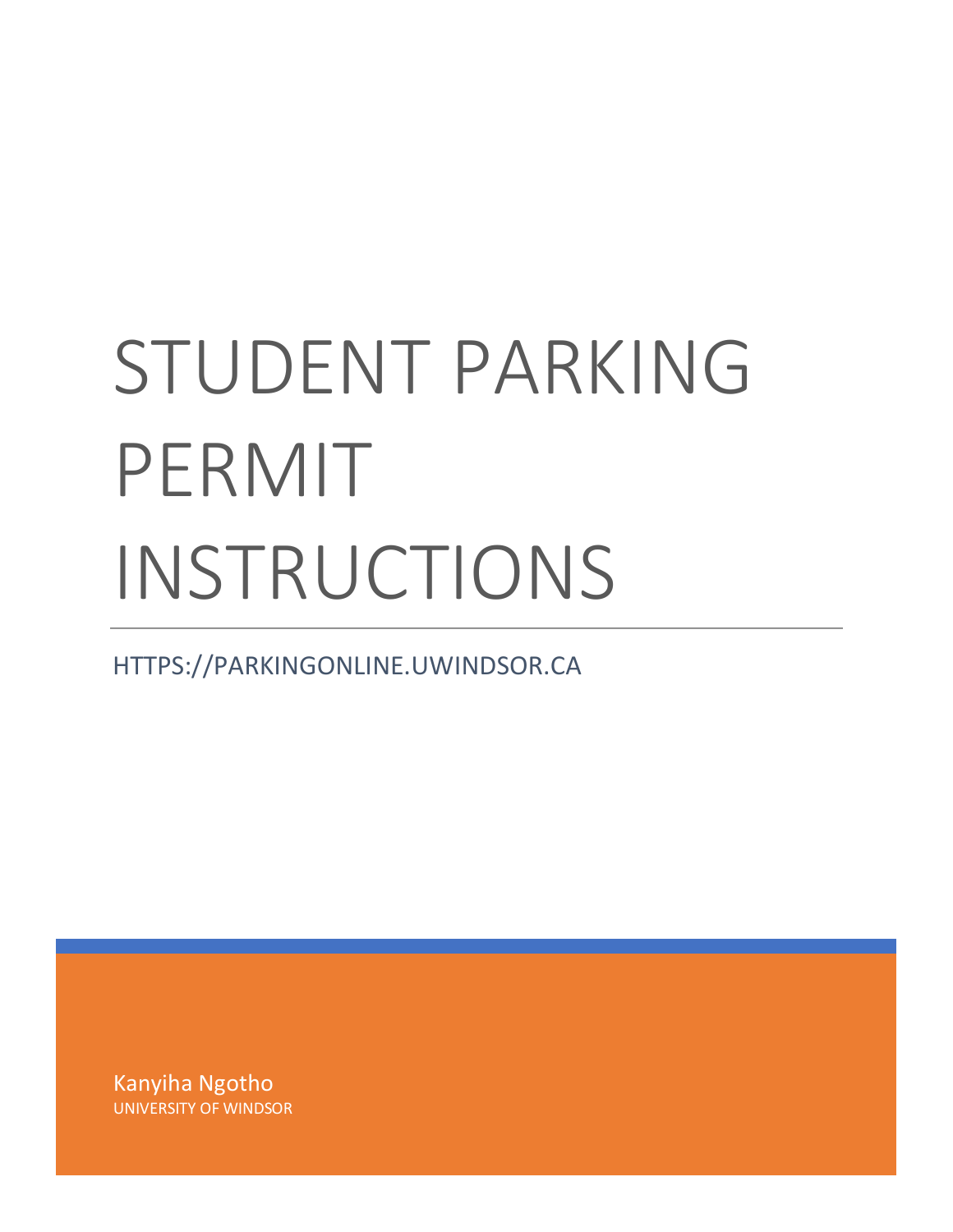## **PARKING PERMIT PURCHASE INSTRUCTIONS FOR STUDENTS**

1. Open a browser and typ[e https://parkingonline.uwindsor.ca](https://parkingonline.uwindsor.ca/) into the URL address bar. This is what you should see.

| <b>W</b> Parking Online Services<br>$\times$ +<br>$\circ$<br>$\leftarrow$<br>$\frac{1}{2} \int_{-\infty}^{\infty} \frac{dx}{y} \, dy = \frac{1}{2} \int_{-\infty}^{\infty} \frac{1}{2} \int_{-\infty}^{\infty} \frac{1}{2} \, dy = \frac{1}{2} \int_{-\infty}^{\infty} \frac{1}{2} \, dy = \frac{1}{2} \int_{-\infty}^{\infty} \frac{1}{2} \, dy = \frac{1}{2} \int_{-\infty}^{\infty} \frac{1}{2} \, dy = \frac{1}{2} \int_{-\infty}^{\infty} \frac{1}{2} \, dy = \frac{1}{2} \int_{-\infty}^{\infty} \frac$ | Þ                                                                                                                                                                                                                                                                |                                                                                                                                                                                                                                                                                                                                                                                                                                                                                          |                                                                                                          | $\sigma$<br>$\mathbf{\times}$<br>InPrivate ( ) |
|---------------------------------------------------------------------------------------------------------------------------------------------------------------------------------------------------------------------------------------------------------------------------------------------------------------------------------------------------------------------------------------------------------------------------------------------------------------------------------------------------------------|------------------------------------------------------------------------------------------------------------------------------------------------------------------------------------------------------------------------------------------------------------------|------------------------------------------------------------------------------------------------------------------------------------------------------------------------------------------------------------------------------------------------------------------------------------------------------------------------------------------------------------------------------------------------------------------------------------------------------------------------------------------|----------------------------------------------------------------------------------------------------------|------------------------------------------------|
| A https://parkingonline.uwindsor.ca<br>Parking Online Serv                                                                                                                                                                                                                                                                                                                                                                                                                                                    |                                                                                                                                                                                                                                                                  |                                                                                                                                                                                                                                                                                                                                                                                                                                                                                          |                                                                                                          | * *  <br><b>De</b> Other favorites             |
|                                                                                                                                                                                                                                                                                                                                                                                                                                                                                                               | W University Parking Online Services                                                                                                                                                                                                                             |                                                                                                                                                                                                                                                                                                                                                                                                                                                                                          | Login                                                                                                    |                                                |
|                                                                                                                                                                                                                                                                                                                                                                                                                                                                                                               | <b>News</b>                                                                                                                                                                                                                                                      | Parking Cost Schedules                                                                                                                                                                                                                                                                                                                                                                                                                                                                   |                                                                                                          |                                                |
|                                                                                                                                                                                                                                                                                                                                                                                                                                                                                                               | There are currently NO permits available for sale<br>for the Fall, due to the COVID-19 pandemic<br>protocols.<br>When the province re-opens for business and<br>stay at home orders are lifted we will be better<br>able to provide information on permit sales. | <b>Parking Violations</b><br>Fees<br>Permit Types<br>Description<br>Code<br>002<br>NO PERMIT DISPLAYED<br>006<br>UNAUTH ENTRY TO STAFF LOT/SPACE REG.#1.<br>007<br>NOT IN DESIGNATED SPACE/SPOT REG.#3.8<br>.009<br>DISPLAY EXPIRED PAY/DISPLAY PERMIT REG<br>010<br>WARNING - SEE NOTES BELOWI<br>013<br>PARK IN UNAUTHORIZED/HASHLINED AREA REG<br>029<br>PERMIT NOT VALID FOR THIS AREA REG.#1.<br>030<br>DISPLAYED EXPIRED PERMIT REG #3.3<br>040<br>TIME ON METER EXPIRED REG.#3.11 | Amount<br>\$30.00<br>\$50.00<br>\$30.00<br>\$30.00<br>\$0.00<br>\$30.00<br>\$30.00<br>\$30.00<br>\$30.00 |                                                |
|                                                                                                                                                                                                                                                                                                                                                                                                                                                                                                               | $\overline{•}$<br>Pay Ticket<br>Pay a ticket online                                                                                                                                                                                                              | OBSTRUCTING AND/OR PARKING IN AN ALLEY<br>001<br>Lookup Ticket<br><b>Order Permits</b><br>Search for a ticket<br>Order a new permit                                                                                                                                                                                                                                                                                                                                                      | \$30.00<br><b>Appeal Ticket</b><br>File a request to appeal a ticket                                     |                                                |
|                                                                                                                                                                                                                                                                                                                                                                                                                                                                                                               | Return Policy   Delivery Policy   Terms of Use                                                                                                                                                                                                                   |                                                                                                                                                                                                                                                                                                                                                                                                                                                                                          | AIMS Web 9.0.22.114 @2017 EDC Corporation                                                                |                                                |

2. Click on the "Login" button at the top right section of the page.

|   |      |                                                   | ο                                      | $\times$      |
|---|------|---------------------------------------------------|----------------------------------------|---------------|
|   |      |                                                   | $\star$<br>☆≡<br>龟<br>Not syncing<br>n | $\sim$ $\sim$ |
|   |      |                                                   | <b>Exerc</b> Other favorites           |               |
|   |      | <b>Dnline Services</b>                            | Login                                  |               |
|   |      |                                                   |                                        |               |
|   |      | Parking Cost Schedules                            |                                        |               |
| A |      | <b>Parking Violations</b><br>Permit Types<br>Fees |                                        |               |
|   | Code | <b>Description</b>                                | Amount                                 |               |
|   | 002  | NO PERMIT DISPLAYED                               | \$30.00                                |               |
|   | 006  | UNAUTH ENTRY TO STAFF LOT/SPACE REG.#1.           | \$50.00                                |               |
|   | 007  | NOT IN DESIGNATED SPACE/SPOT REG.#3.8             | \$30.00                                |               |
|   | 009  | DISPLAY EXPIRED PAY/DISPLAY PERMIT REG            | \$30.00                                |               |
|   | 010  | WARNING - SEE NOTES BELOW!                        | \$0.00                                 |               |
|   |      |                                                   |                                        |               |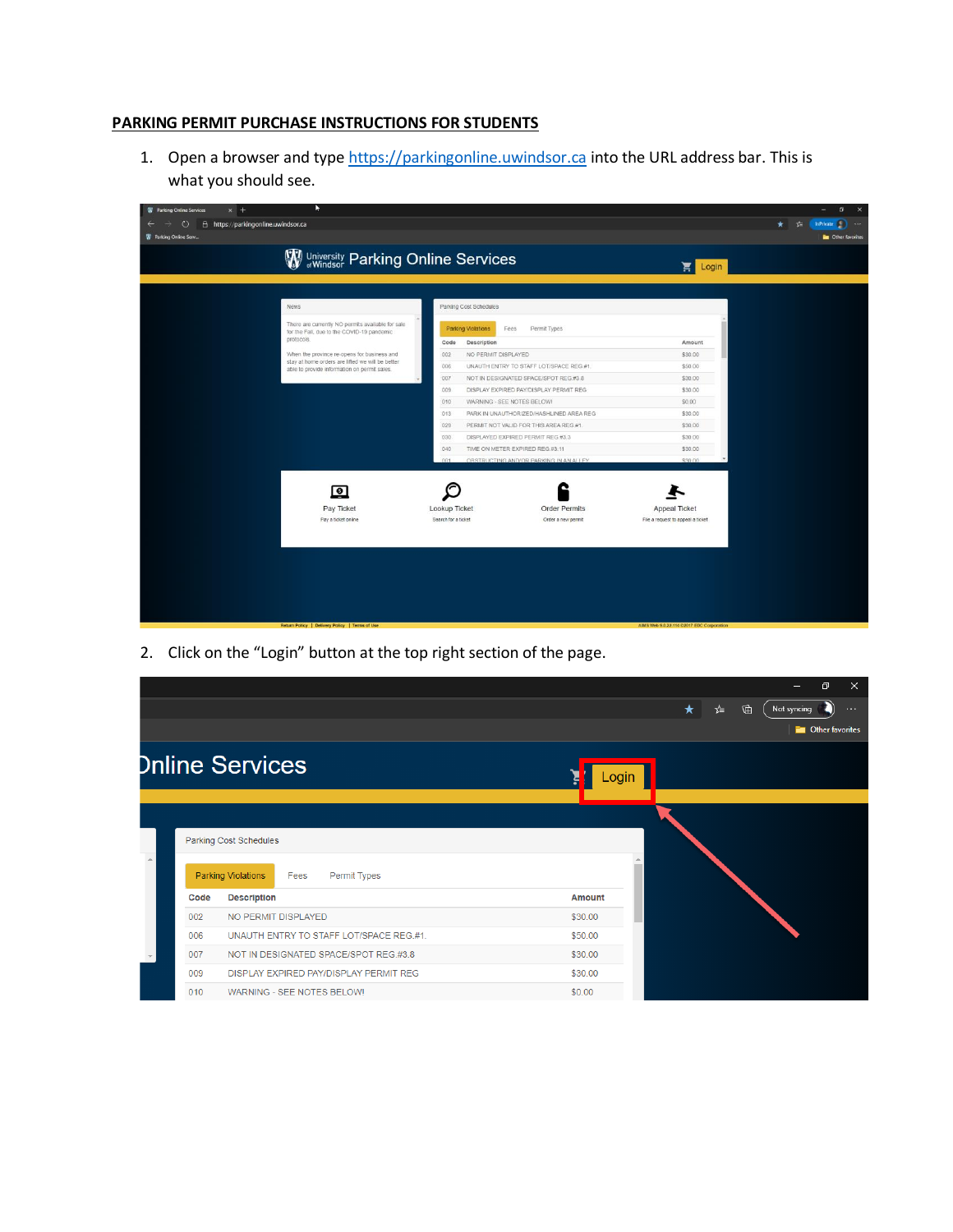3. Enter your UWindsor e-mail address and password at the prompt.

| University<br>or Windsor                         |             |             |
|--------------------------------------------------|-------------|-------------|
| Sign in                                          |             |             |
| UWinID@uwindsor.ca                               |             |             |
| Can't access your account?                       |             |             |
| Sign-in options                                  |             |             |
|                                                  | <b>Back</b> | <b>Next</b> |
|                                                  |             |             |
| Unable to access Blackboard, UWinsite Finance or |             |             |

4. For faster login in the future, you can select "Yes" on the following prompt.

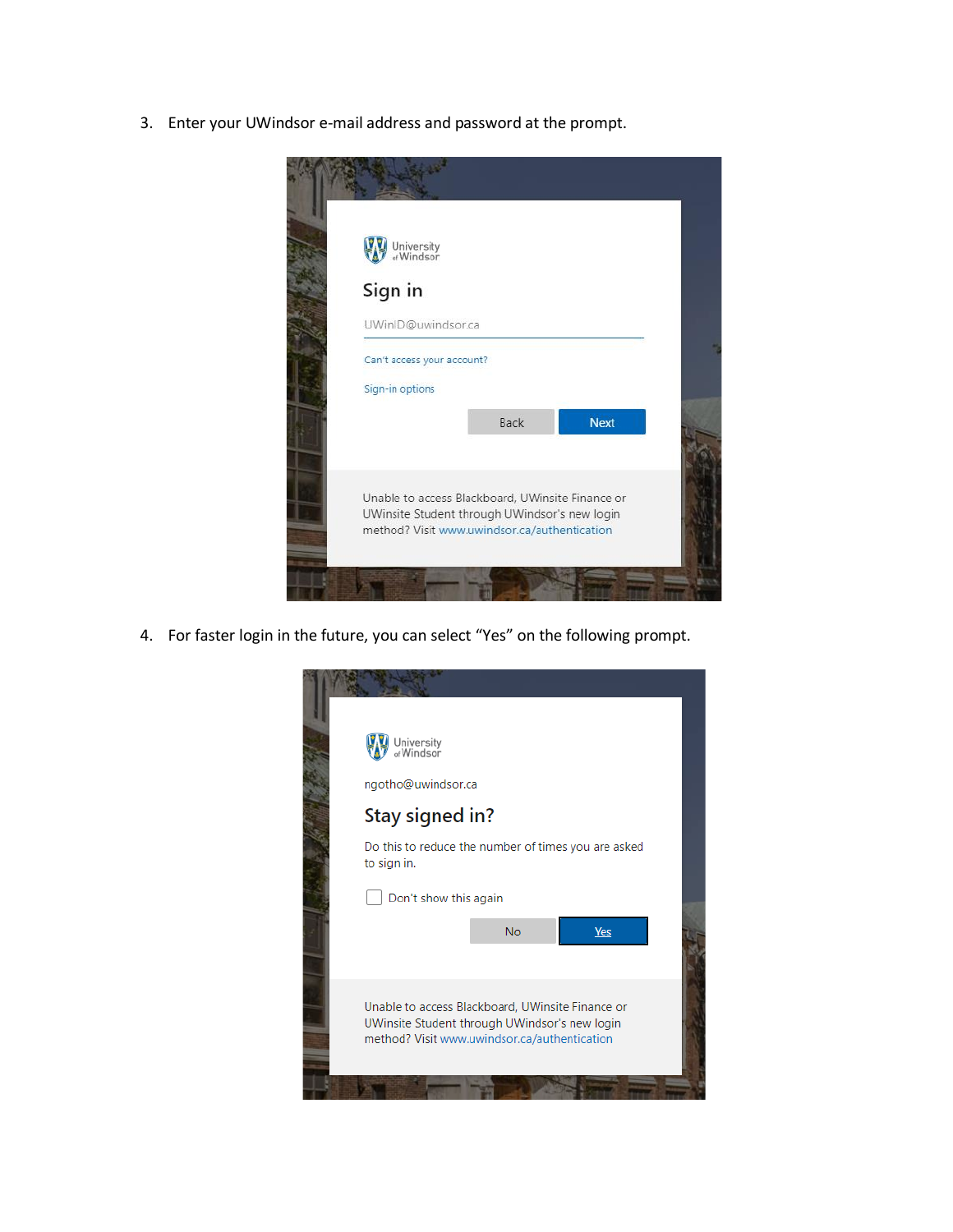5. At this point, you should be logged into our Parking System and you should see a screen with your name and Student Number on display. To start the Permit Order process, click on the "Order Permits" icon.



6. Click on the permit you want to order.

| Account         |                | <b>Order Permit</b>                     |
|-----------------|----------------|-----------------------------------------|
| <b>Vehicles</b> |                | Please Select a Permit Type             |
| <b>Tickets</b>  |                | 2020-2021 - 12 Month Surface (\$446.90) |
| <b>Permits</b>  | $\overline{2}$ |                                         |
| Fees            |                |                                         |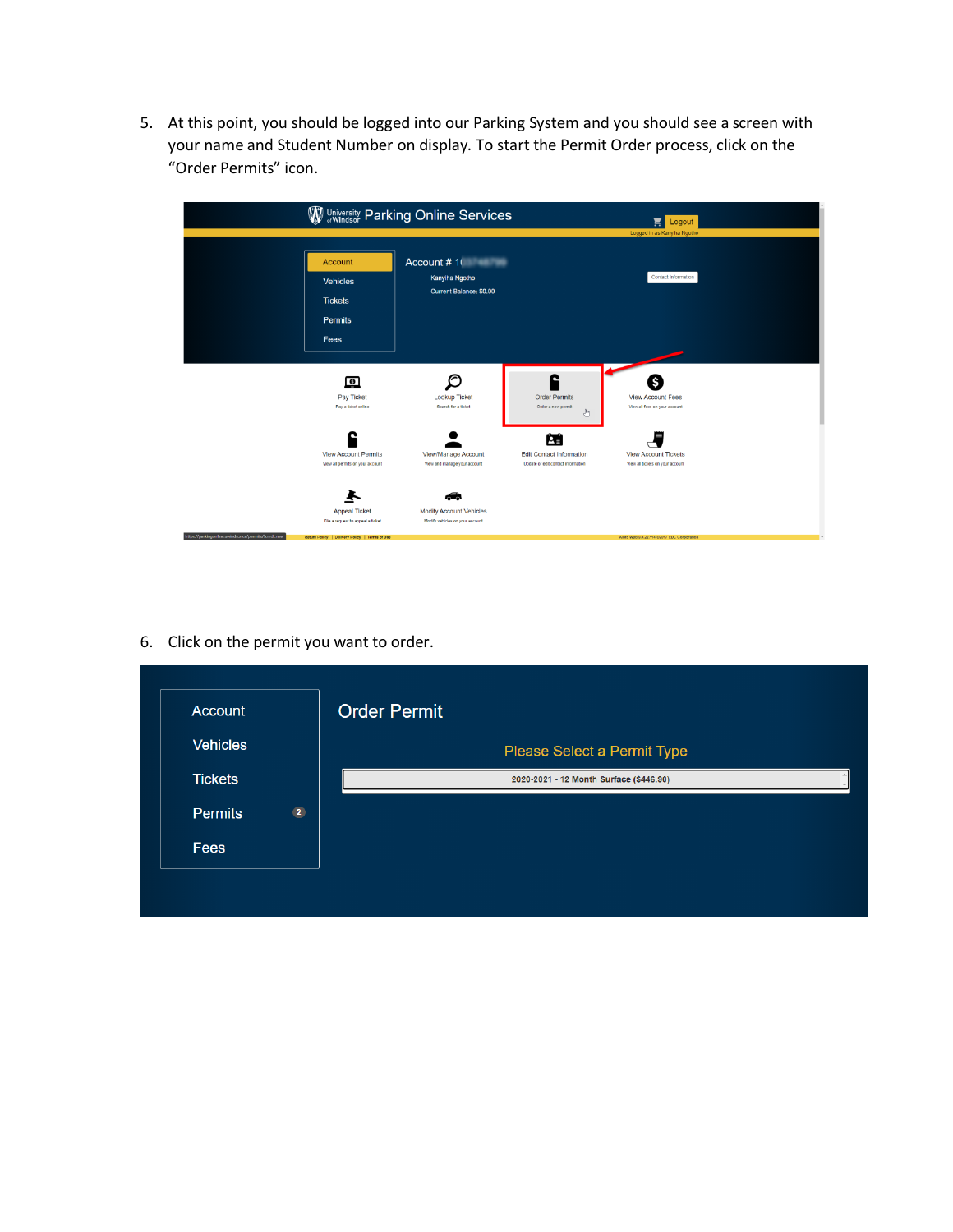7. Depending on the permit you buy, confirm the dates that will tell you how long the permit will be active for.

| Account         |                | <b>Order Permit</b>                        |         |
|-----------------|----------------|--------------------------------------------|---------|
| <b>Vehicles</b> |                | Permit Type                                |         |
| <b>Tickets</b>  |                | 2020-2021 - 12 Month Surface (\$446.90)    |         |
| <b>Permits</b>  | $\overline{2}$ | <b>Dates</b>                               |         |
| <b>Fees</b>     |                | 09/02/2020 - 08/31/2021                    |         |
|                 |                | Please Select any Vehicles for this Permit |         |
|                 |                | <b>Add Vehicle</b>                         |         |
|                 |                |                                            | Confirm |

8. Click on "Add Vehicle", to add the details of the vehicle that the permit will be assigned to. When you are finished adding all the details, click on the "Add" button.

|                    | Dales                                      |              |
|--------------------|--------------------------------------------|--------------|
|                    | 09/02/2020 - 08/31/2021                    |              |
|                    | Please Select any Vehicles for this Permit |              |
| Add Vehicle        |                                            |              |
|                    |                                            | Confirm      |
| <b>Add Vehicle</b> |                                            |              |
| Plate $#^*$        |                                            |              |
| State/Prov.*       |                                            |              |
| Make*              |                                            | v            |
| Model*             |                                            | $\checkmark$ |
| Color <sup>*</sup> |                                            |              |
| <b>Body Type*</b>  |                                            | $\checkmark$ |
|                    | Add                                        | Cancel       |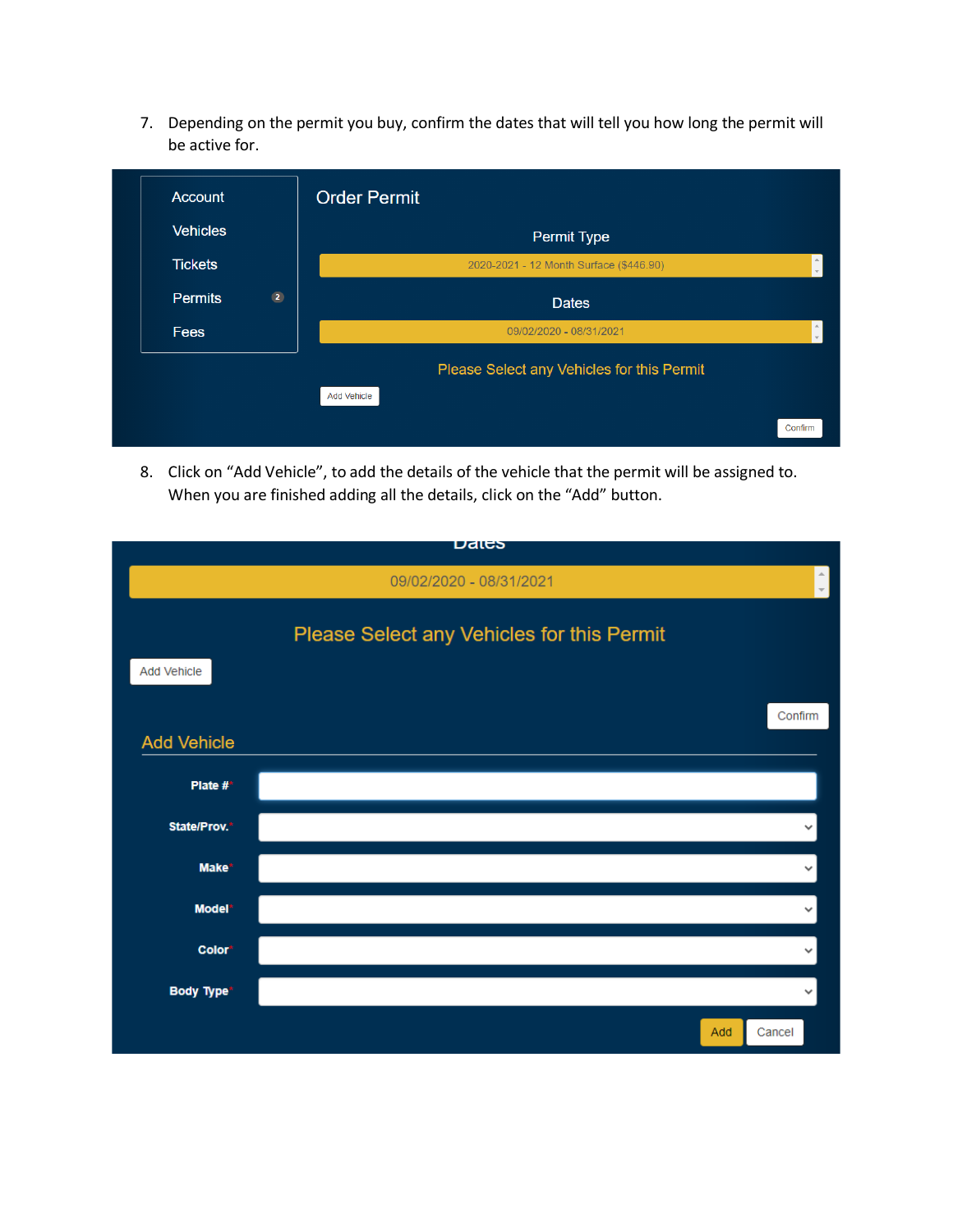## 9. Click on the "Confirm" button.

| Account         |                | <b>Order Permit</b>                        |
|-----------------|----------------|--------------------------------------------|
| <b>Vehicles</b> |                | <b>Permit Type</b>                         |
| <b>Tickets</b>  |                | 2020-2021 - 12 Month Surface (\$446.90)    |
| <b>Permits</b>  | $\overline{2}$ | <b>Dates</b>                               |
| Fees            |                | 09/02/2020 - 08/31/2021                    |
|                 |                | Please Select any Vehicles for this Permit |
|                 |                | ON AAAA123 (TURQ PLYMOUTH ACCLAIM)<br>Ζ.   |
|                 |                | <b>Add Vehicle</b>                         |
|                 |                | Confirm                                    |

10. Check the checkbox labelled, "I have read and agree to the terms of service above", then click on the button labelled "Add Permit to Cart".

| Vehicle(s)                                                                                                                                                                                                                                                                                                                                                                                                                                                      |
|-----------------------------------------------------------------------------------------------------------------------------------------------------------------------------------------------------------------------------------------------------------------------------------------------------------------------------------------------------------------------------------------------------------------------------------------------------------------|
| ON AAAA123 (TURQ PLYMOUTH ACCLAIM)                                                                                                                                                                                                                                                                                                                                                                                                                              |
| <b>Terms of Service</b><br>. I agree to accept the parking permit issued upon submission of this application, and will use the privileges subject to the<br>requlations listed.<br>• I will familiarize myself with the parking violations and the parking map.<br>I understand that parking is at my own risk<br>٠<br>• I affirm that the information given is true<br>$\Box$ I have read and agree to the terms of service above<br><b>Add Permit to Cart</b> |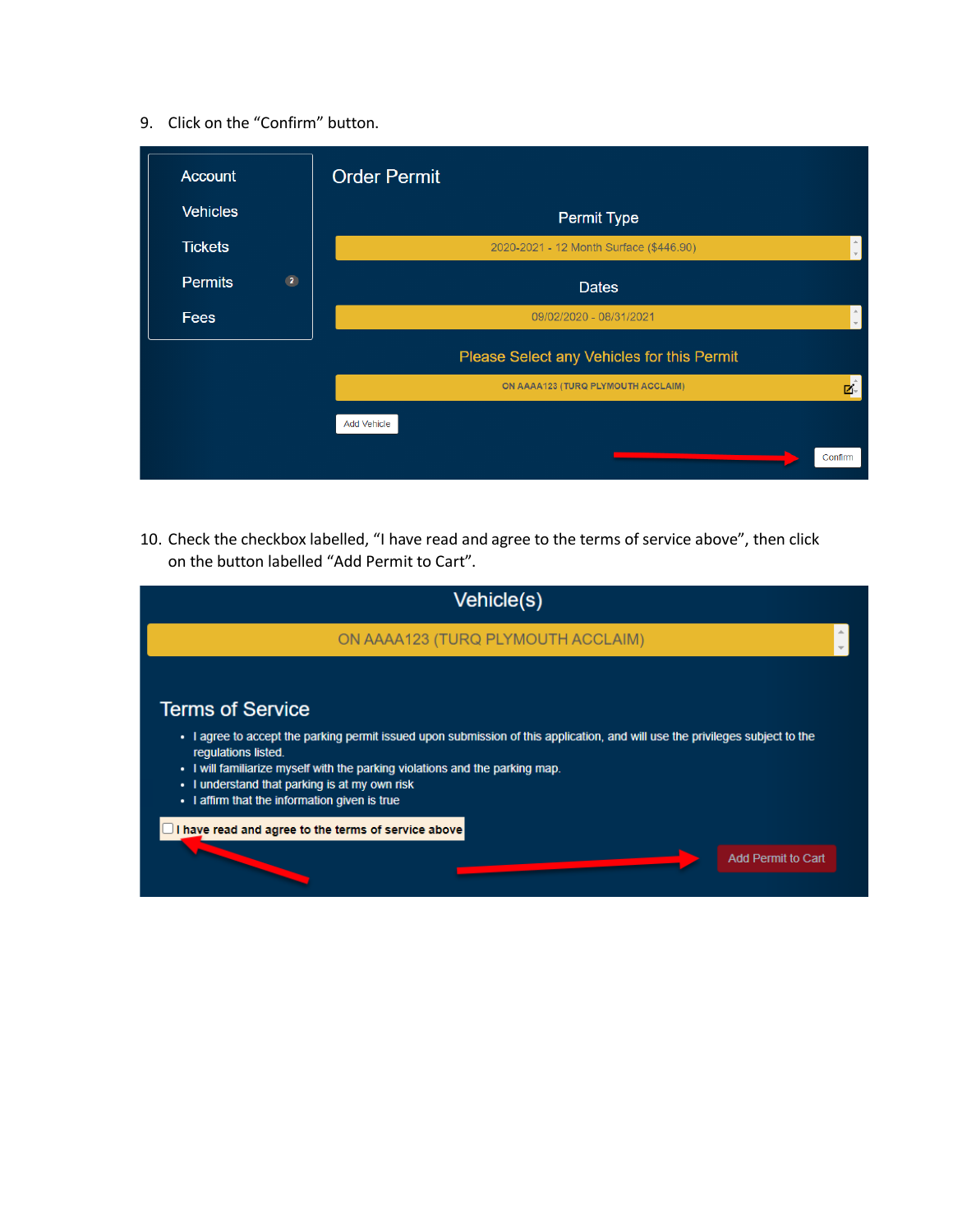11. You will be directed to a checkout page that looks like the image below. To continue, enter your email address in the Email field and then click on the "Continue" button.

| <b>Account</b>  |                | Your Shopping Cart                                                                                        | <b>Add Another Permit</b>        |
|-----------------|----------------|-----------------------------------------------------------------------------------------------------------|----------------------------------|
| <b>Vehicles</b> |                | о<br>Item                                                                                                 | Price View                       |
| <b>Tickets</b>  |                | Permit - 2020-2021 - 12 Month Surface<br>Π<br>Start Date: 09/02/2020<br>End Date: 08/31/2021<br>Vehicles: | \$446.90                         |
| <b>Permits</b>  | $\overline{2}$ | $\bullet$<br><b>Sub-Total</b>                                                                             | \$446.90                         |
| Fees            |                | <b>HST</b>                                                                                                | \$58.10                          |
|                 |                | <b>Total</b><br>Remove                                                                                    | \$505.00                         |
|                 |                | <b>Checkout</b>                                                                                           |                                  |
|                 |                | <b>Contact Information</b>                                                                                |                                  |
|                 |                | Email*                                                                                                    |                                  |
|                 |                |                                                                                                           | <b>MISA</b><br><b>MasterCard</b> |
|                 |                |                                                                                                           | Continue                         |

12. You will then be directed to our e-commerce checkout page. For this demonstration, we will checkout using a credit card.

| University<br>of Windsor                                                           | <b>UWindsor Secure Checkout</b>                                                |                   |                      |              |
|------------------------------------------------------------------------------------|--------------------------------------------------------------------------------|-------------------|----------------------|--------------|
| <b>Your Order Summary</b>                                                          |                                                                                |                   |                      |              |
| <b>Item</b>                                                                        |                                                                                | <b>Unit Price</b> | Qty                  | <b>Total</b> |
| Permit - 2020-2021 - 12 Month Surface                                              |                                                                                | \$505.00          | $\mathbf{1}$         | \$505.00     |
|                                                                                    |                                                                                |                   | <b>Total Amount:</b> | \$505.00     |
| <b>Choose Payment Option</b><br>Pay with UWinCard<br>U<br>University<br>of Windsor | Pay with credit card<br><b>VISA</b><br><b>EXTERNATION</b><br><b>MasterCard</b> |                   |                      |              |
|                                                                                    |                                                                                |                   |                      |              |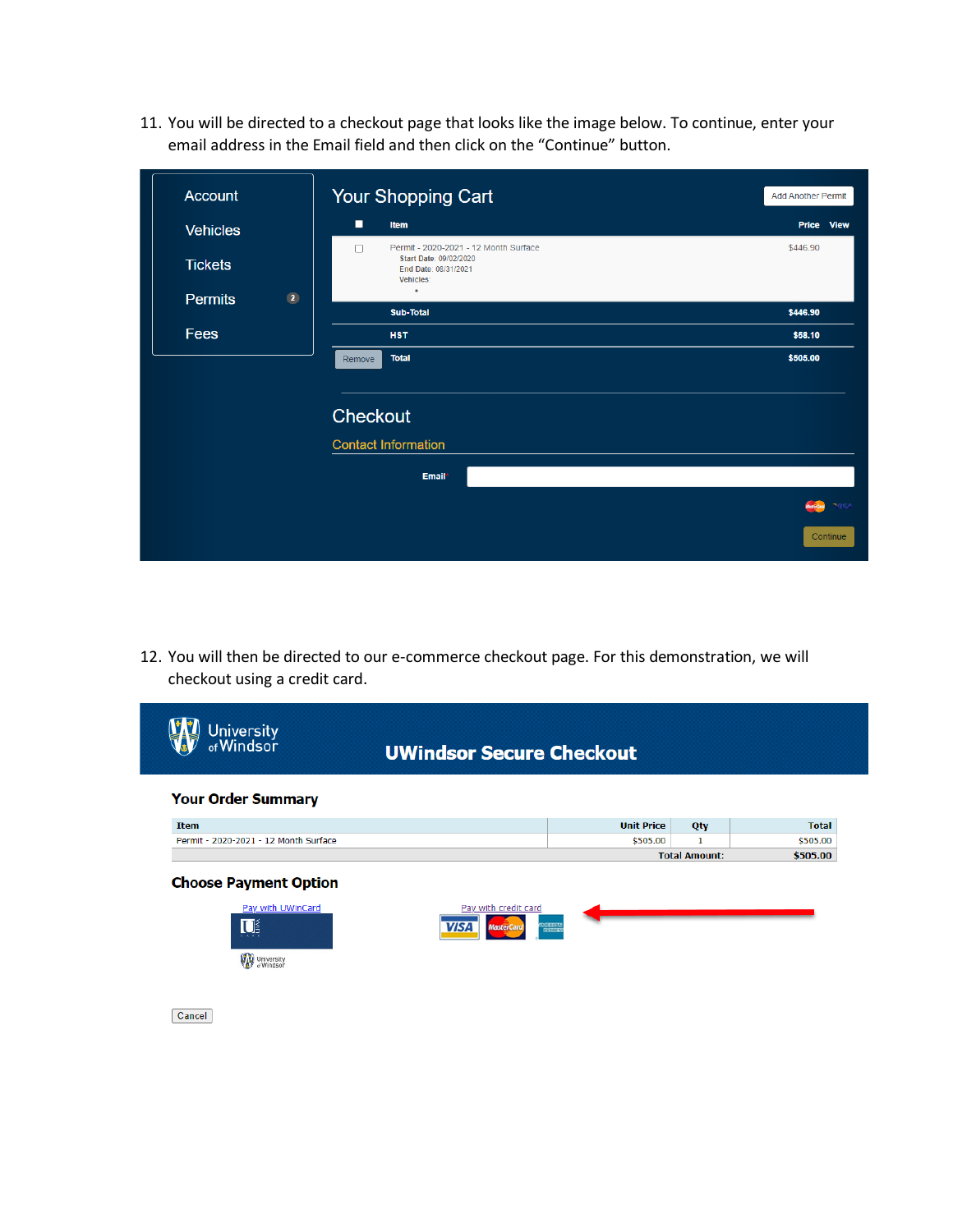13. Fill in your credit card information, then click the "Continue" button.

| University<br>of Windsor                               | <b>UWindsor Secure Checkout</b>                       |
|--------------------------------------------------------|-------------------------------------------------------|
| <b>Enter Credit Card Information</b>                   |                                                       |
| Card Type:<br><b>VISA</b><br>$\check{~}$               | <b>MILITARY</b><br><b>MasterCard</b><br><b>DOULES</b> |
| Card Number:                                           |                                                       |
| Name on Card:                                          |                                                       |
| <b>Expiration Date:</b><br>2020 ★<br>January (01)<br>◡ |                                                       |
| Security Code:<br><b>What's This</b>                   |                                                       |
| Continue<br>Back                                       |                                                       |

14. If you entered in a valid credit card, you will then be redirected back to the Parking site with a confirmation message that the permit has been ordered.

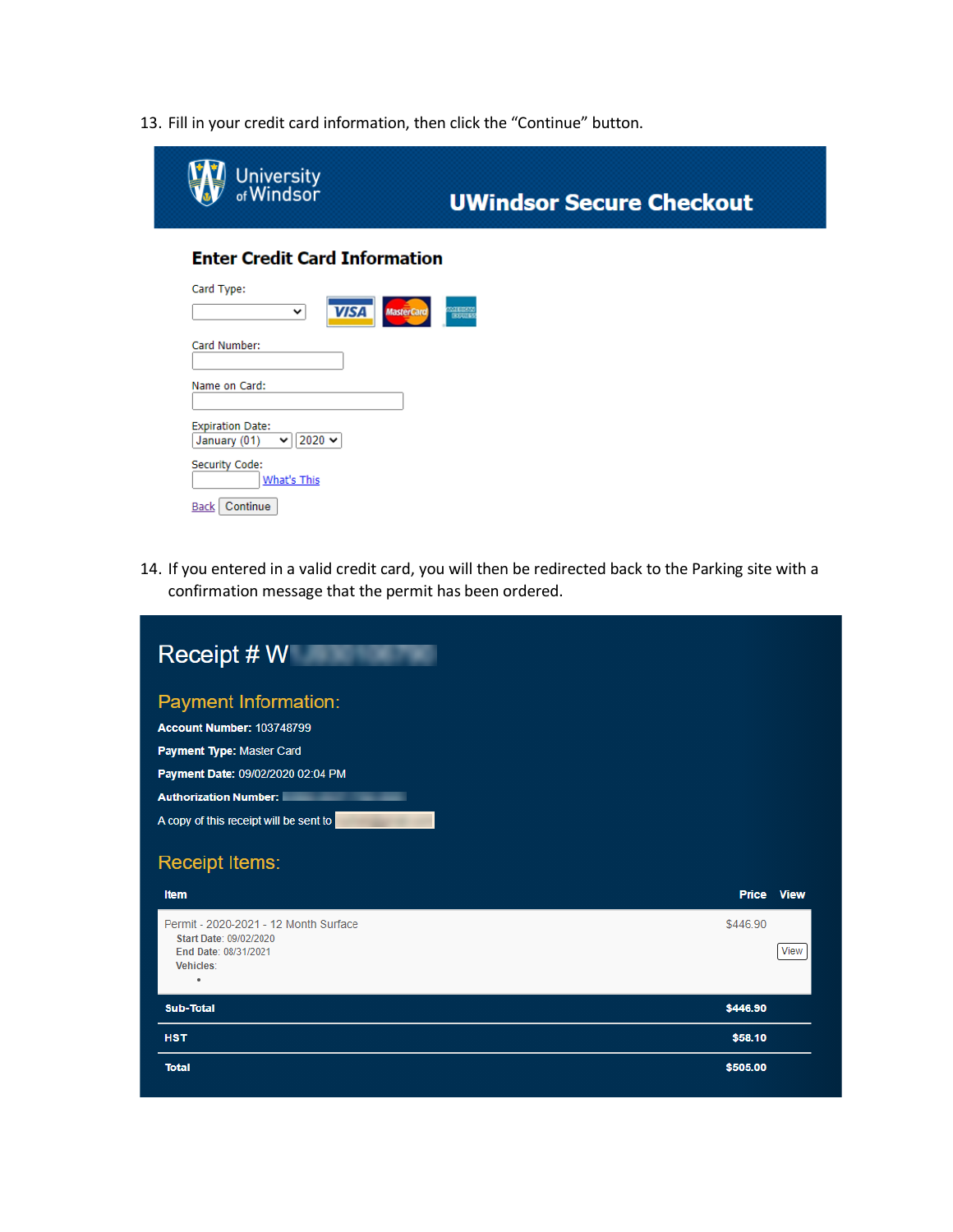- 15. To view your current permits, you can either:
	- a. Click on the "Permits" link on the left-hand side.



b. Or go back to the "Account" page, then click on "View Account Permits".